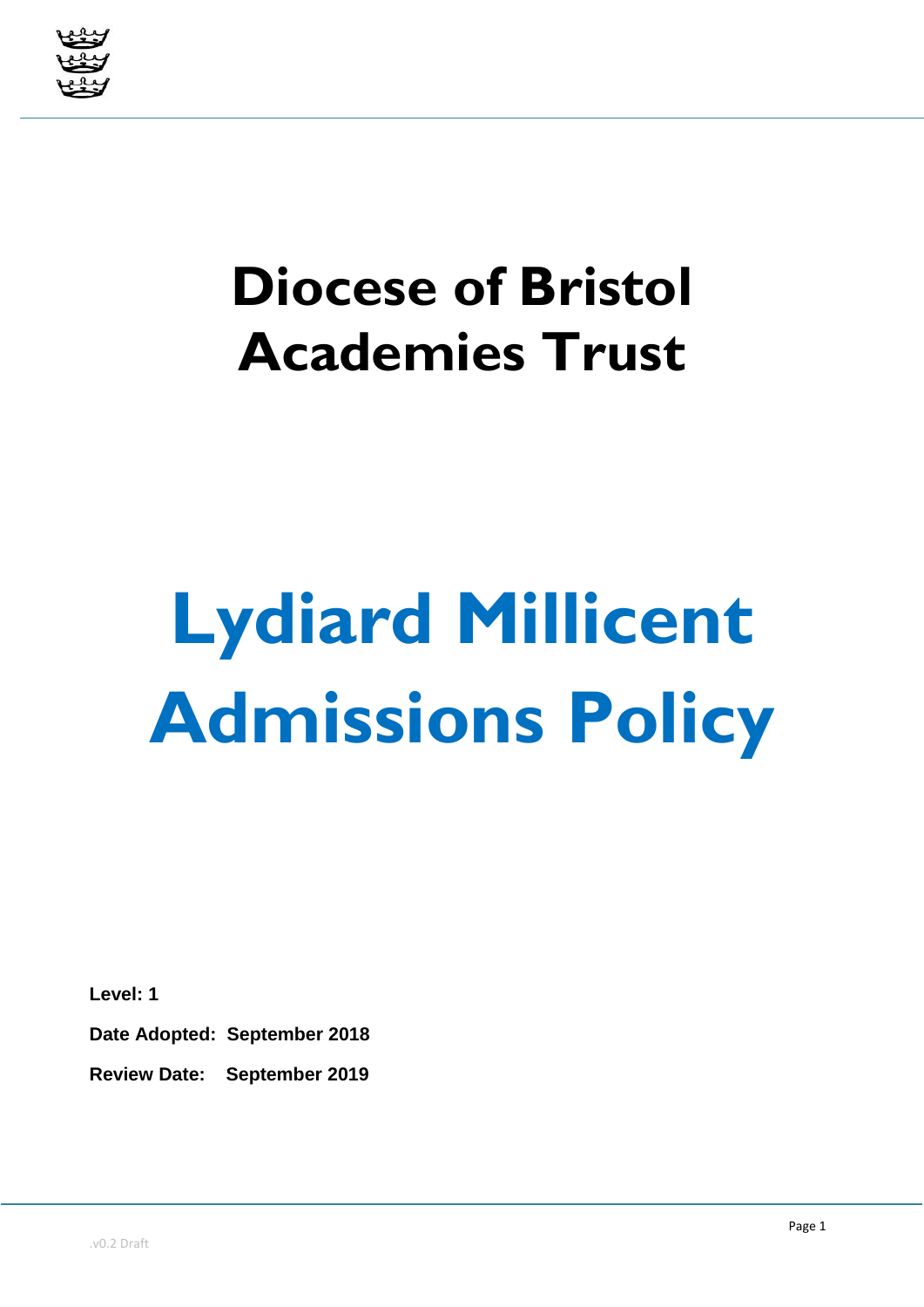| <b>Date</b> | Page | <b>Change</b> | Origin of Change e.g. TU<br>request, Change in legislation |
|-------------|------|---------------|------------------------------------------------------------|
|             |      |               |                                                            |
|             |      |               |                                                            |
|             |      |               |                                                            |
|             |      |               |                                                            |
|             |      |               |                                                            |
|             |      |               |                                                            |
|             |      |               |                                                            |
|             |      |               |                                                            |
|             |      |               |                                                            |
|             |      |               |                                                            |
|             |      |               |                                                            |

### **History of most recent Policy changes (must be completed)**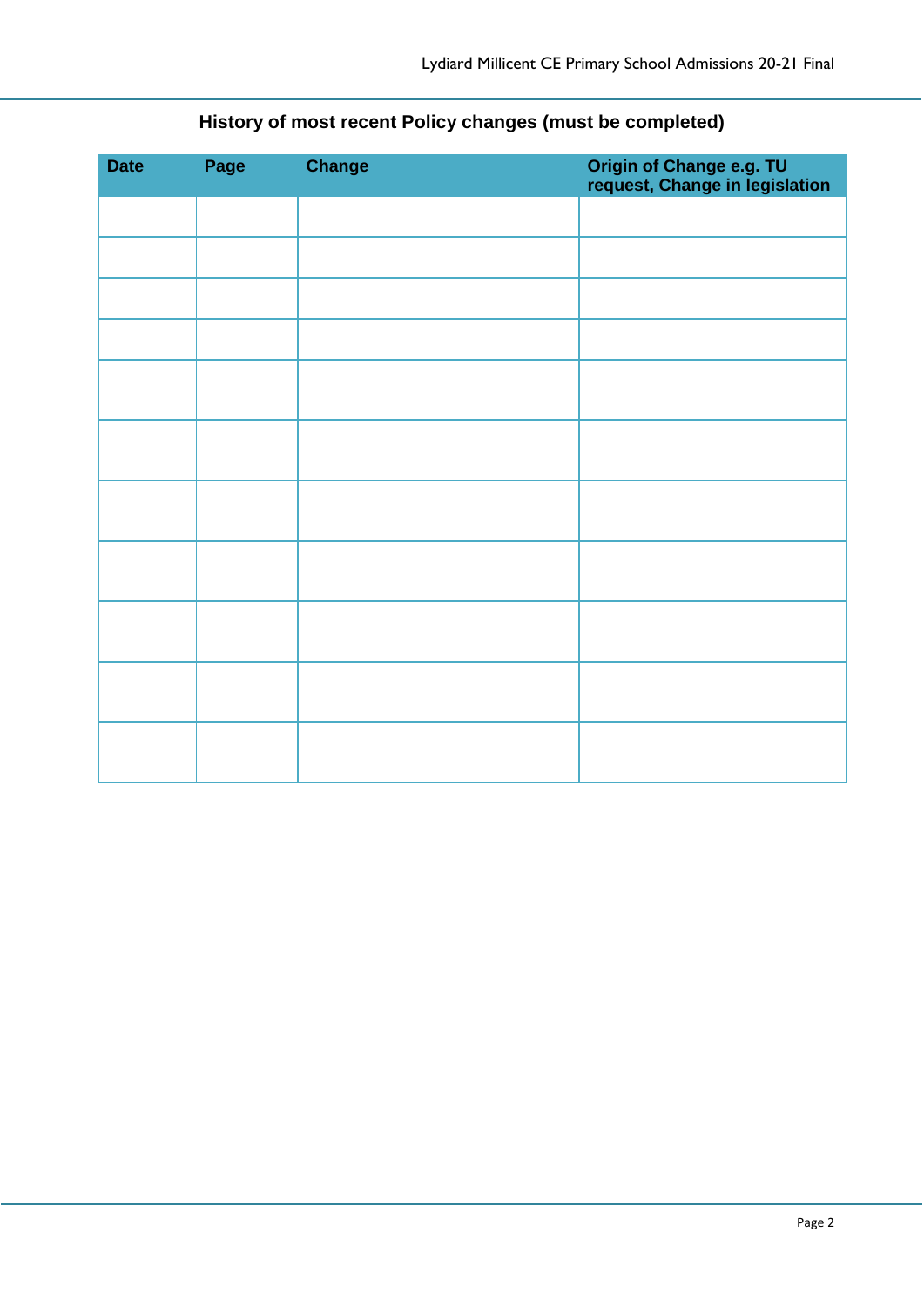#### **1) Introduction**

This policy is for admission to the Lydiard Millicent Church of England Primary School. The purpose of the policy is to ensure that the process of admissions is fair and consistent with the Schools Admissions Code.

#### **2) Designated Area**

The designated area for Lydiard Millicent CE Primary School is the area of Lydiard Millicent and the surrounding area it serves. (See Appendix 1 for map of designated area)

#### **3) Published Admissions Number**

The Published Admissions Number for Lydiard Millicent CE Primary School for 2020-2021 is 30 in Reception.

#### **4) Oversubscription Criteria**

All children with Education, Health and Care Plans and those with SEN statements, where Lydiard Millicent CE Primary School is named on the Plan/statement will be admitted. If undersubscribed, the School will admit all applicants. If oversubscribed, priority will be given to those children who meet the criteria set out below, in order.

a) Looked after children or previously looked after children (see paragraph 5a below)

- b) Siblings from the designated area (see paragraph 5b below)
- c) Other children from the designated area
- d) Other siblings from outside the designated area
- e) Other children

#### **5) Tie-breaker**

a) If the School is oversubscribed within any category above, the straight-line distance from the centre point of the child's home address to the centre point of the school will be used as the determining factor. Distances supplied by the LA will be used and these will measure the straight-line distance using the Ordnance Survey eastings and northings for the child's home address and the school. Those living closer to the school will be given priority.

b) If two or more children with the same priority for admission live an indistinguishable distance from the School, but cannot all be admitted, then the available places will be decided by means of casting lots (random application).

c) The random allocation will be conducted independently.

d) Multiple Births -The School will endeavour to place siblings born at the same time (e.g. twins, triplets etc.) in the school. If necessary, the school will admit over PAN to accommodate such children. In accordance with paragraph 2.15 of the School Admissions Code, twins and multiple births will be classed as permitted exceptions to the Infant Class Size Regulations. This will only be the case when one of the siblings can be allocated the final place.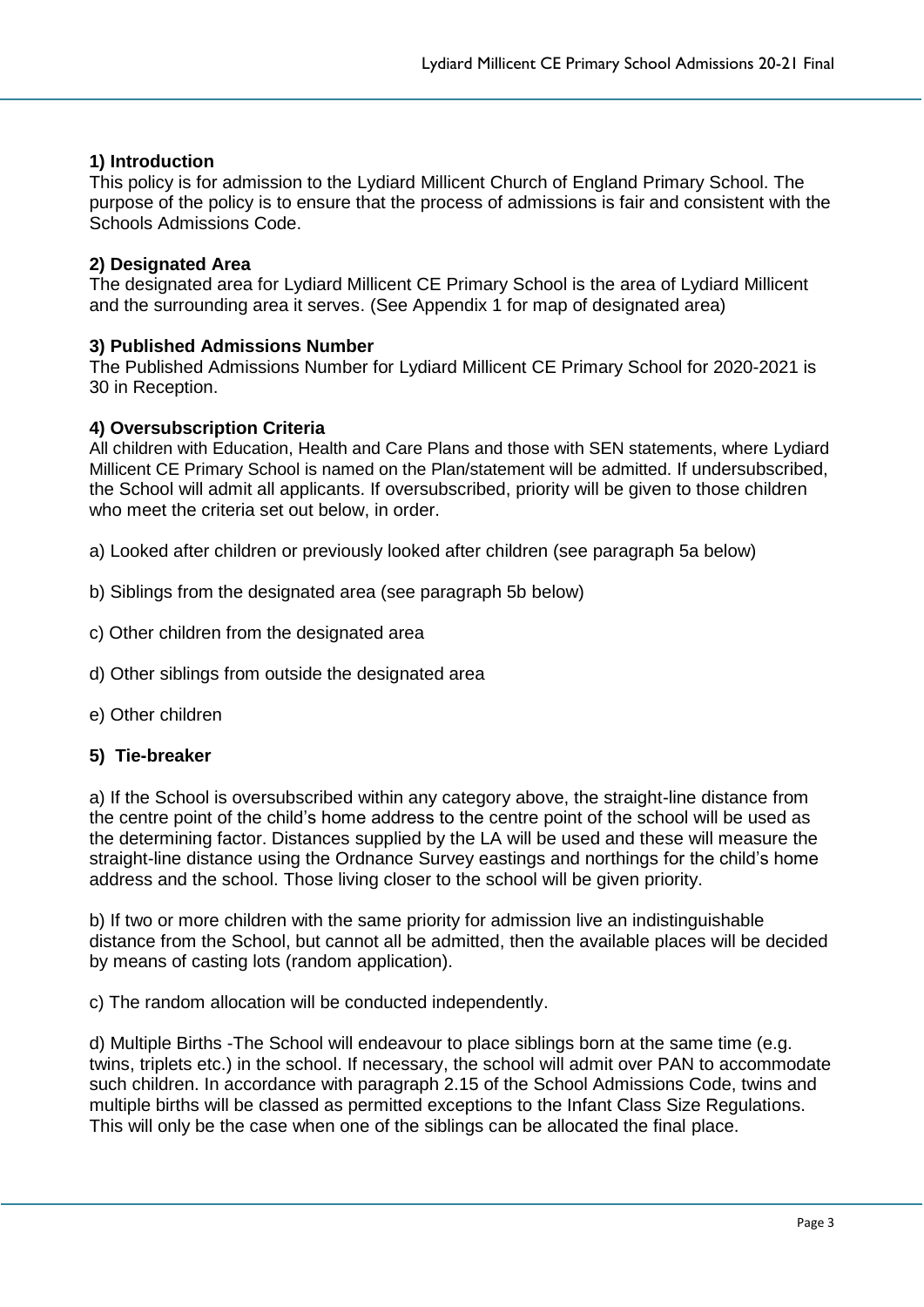#### **6) Explanation of terms**

**a) Looked After Children and Previously Looked After Children** A 'looked after child' or a child who was previously looked after but immediately after being looked after became subject to an adoption, child arrangements, or special guardianship order. A looked after child is a child who is (a) in the care of a local authority, or (b) being provided with accommodation by a local authority in the exercise of their social services functions (see the definition in Section 22(1) of the Children Act 1989).

#### **b) Siblings**

A **sibling** is defined as a brother, sister, half brother or sister, step brother or sister, foster or adopted brother or sister living in the same household where that sibling will be on roll at Lydiard Millicent CE Primary School at the time at which admission is requested (e.g. this means that older siblings in year 6 will not count as siblings for the purpose of this criterion). The home address for the registered sibling will be the normal place of residence. Full brothers/sisters are defined as children who have the same biological or adoptive parents. Half-brothers/sisters are defined as children who share only one biological or adoptive parent. Step brothers/sisters are defined as children who are not related biologically but are of a step parent by a marriage other than with one's father or mother Children will be considered to be siblings if any brother or sister has been offered a place at the school. Their position on the waiting list will be set accordingly. The sibling link will not apply if the child that is going to be attending the school will be in year 6.

#### **7) Address and proof of address**

a) The child's address provided on the application form should be that of the child's normal place of residence, as of the deadline date of 15 January 2020. Only one address can be considered for application purposes. The address provided will be used to determine the child's priority for a school place.

b) The School reserves the right to ask parents for proof of their address. If the parents' current address is different to that held on the LA's computerised system the School may ask parents to provide proof of the new address if one is indicated. Acceptable proof of address includes:

#### □ A copy of your Council Tax Bill

 $\Box$  A solicitor's letter stating contracts have been exchanged and specifying a completion date A signed and dated tenancy agreement plus proof of residency (e.g. copy of a recent utility bill)

c) If parents fail to provide proof of a new address, the School will use the old address for admission purposes. If parents notify the School that they will be moving house, even if they provide the relevant proof of that address, they must move into that property by no later than the end of the first term following the notification. The School reserves the right to check that parents are living in the address indicated within that timescale. If parents are not living there, the applications will be investigated and the allocated place may be withdrawn.

d) For Years R September 2020 entry, the address used to determine priority of school places for on time applications submitted in the main round, will be the child's normal place of residence as at deadline date of 15 January 2020.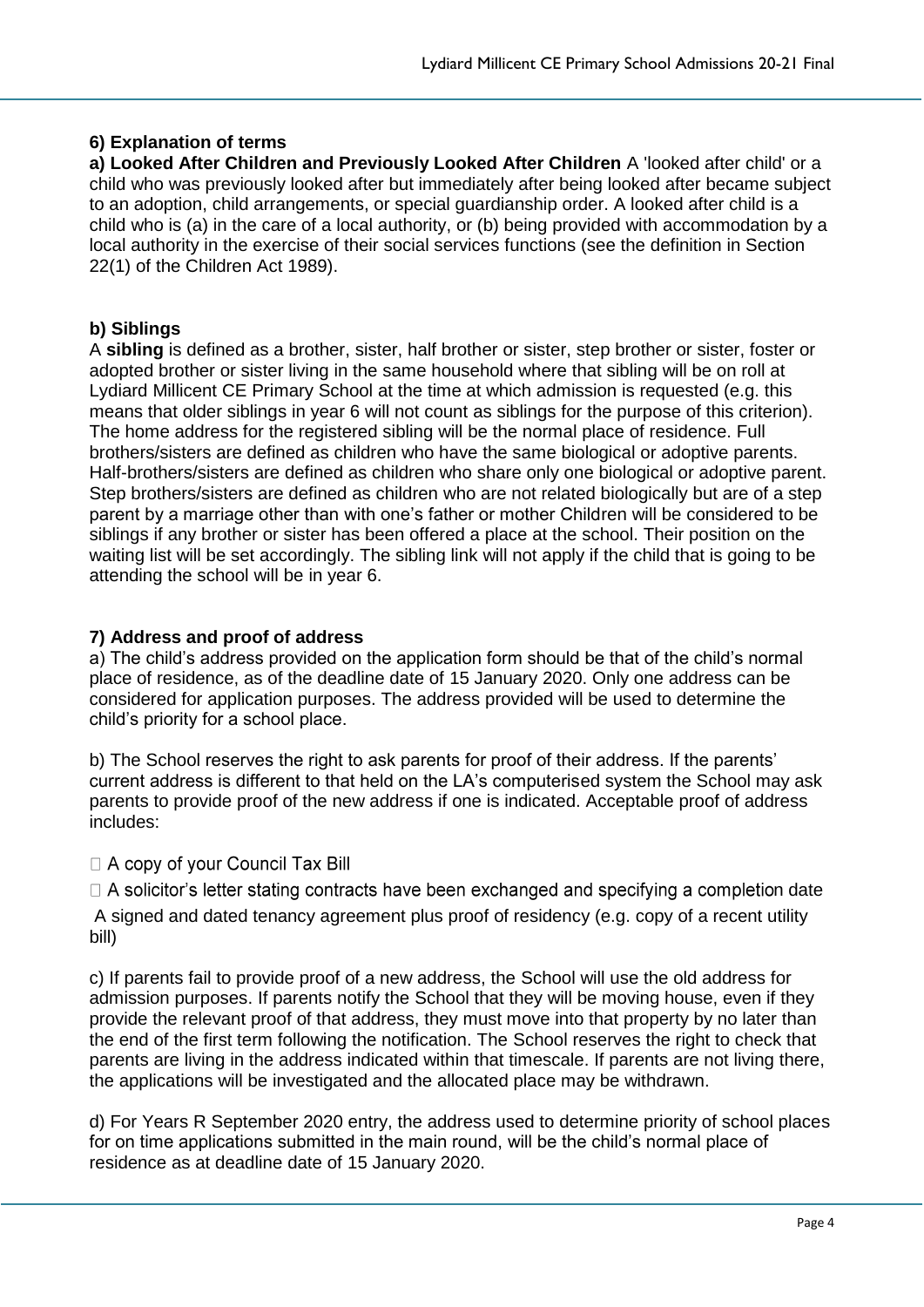#### **8) Shared Parental Responsibility**

a) Where two (or more) adults have parental responsibility for a child it is preferable that they should agree before submitting an application form which school(s) to name as their preference(s). In cases of dispute, or where two application forms are submitted, the School will process the application received from the adult who has a Child Arrangements Order. If no such order has been made, preference will be given to the parent with whom the child is living for the majority of the school week.

b) If both parents are in dispute as to whom the child lives with the majority of the school week, the School will process the application received from the adult who is in receipt of the child benefit, if this is not available then the address used on the NHS card will be used.

c) In the event of a further dispute regarding the address used, parents may wish to take independent legal advice on whether they should seek a specific issue order from the court to decide on where the child is schooled. For in year transfer applications, until any such order is made, the placement will continue in the best interests of securing educational provision for the child with a minimum of disruption.

d) For year of entry, where possible, a place will be offered in accordance with the preferences to the parent who can provide evidence that they are in receipt of child benefit.

#### **9) Children of UK Service Personnel (UK Armed Forces)**

a) Applications for children of service personnel with a confirmed posting to the county will be considered in advance of the family moving into the county if necessary. Where possible, an application must be included in the normal admission round.

b) An official letter, such as a posting note or letter of support from the commanding officer should be sent to the School as soon as possible. This should include relocation date and unit postal address or quartering area address (the address of the closest house in the nearest 'quartering area').

c) The School will not refuse a child of UK service personnel a place because the family does not currently live in the area, nor will it reserve blocks of places for these children.

#### **11) Applications**

a) Wiltshire LA will process applications within the Coordinated Admissions Arrangements for its main admissions round. Applications for entry into Year R will be on the Common Application Form, which must be returned to your home Local Authority. That is, the Local Authority area which serves the child's home address and where Council Tax is paid. This form may also be submitted on-line at [www.wiltshire.gov.uk](http://www.wiltshire.gov.uk/)

b) The closing date for main round applications (i.e. applications for entry into Reception 2020) is 15 January 2020.

c) All applications received after the deadline of 15 January 2020, including those directed incorrectly to the School and not forwarded to the LA before the deadline, will be treated as late applications and considered only after those applications received before the deadline have been determined.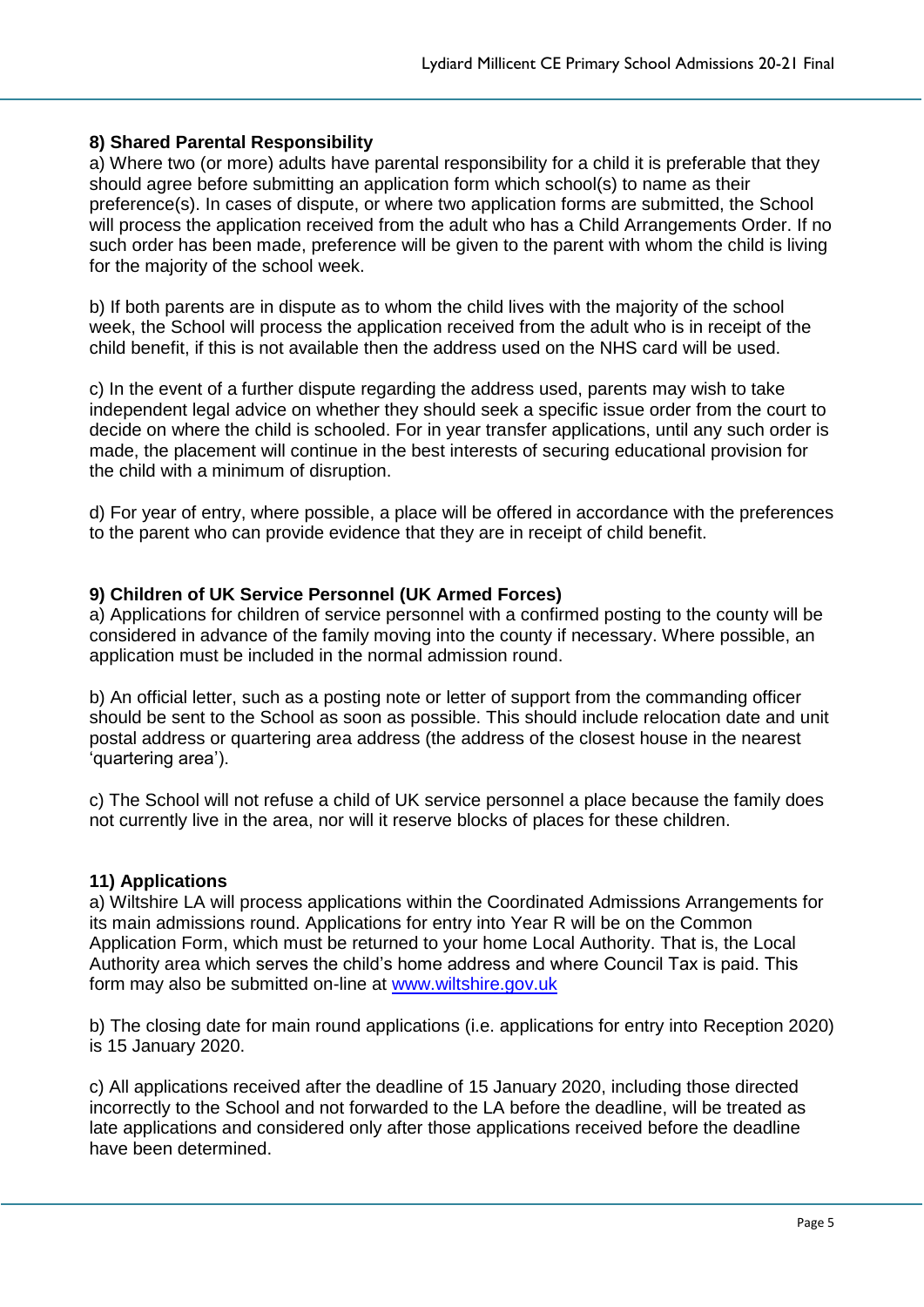#### **12) Deferred admission until later in the academic year**

a) Parents do not have to ensure their child receives full time education until the start of the term following their fifth birthday. However, parents have the right to start their child in school in the September of the academic year following their fourth birthday. Parents also have the option to start their child on a part–time basis or defer their child's entry until later in that academic year. Places cannot be deferred beyond the beginning of the final term of the school year for which the offer was made.

b) If a parent decides to defer their child's entry to the school until later in the academic year, that place will be held for the child and will not be offered to another child. However, please note that entry cannot be deferred beyond the point at which their child reaches compulsory school age (for the avoidance of doubt the law states that a child reaches compulsory school age on the prescribed day following his or her fifth birthday [or on his or her fifth birthday if it falls on a prescribed day]. The prescribed days are 31 December, 31 March and 31 August). For children born between 1 April and 31 August, parents cannot defer entry beyond the beginning of the April term of the school year for which the offer was made.

c) Please note also that children who attend part-time until later in the school year cannot do so beyond the point at which they reach compulsory school age.

d) If the parent decides that they no longer wish to take up their child's Reception place, they should inform the School and the Local Authority that the place is no longer required. The place will then be withdrawn and reallocated to the child who is top of the waiting list at that time. The parent must then submit a fresh application for a place in year one for the following academic year. The application can be submitted from April 2021 but will not be considered until June 2021.

e) Parents wishing to defer entry need to apply by the closing date 15 January 2020 and inform the school as soon as an offer is received.

#### **13) Admission of children outside their normal age group**

a) All applications will be dealt with in accordance with the [School Admissions Code](https://www.gov.uk/government/uploads/system/uploads/attachment_data/file/389388/School_Admissions_Code_2014_-_19_Dec.pdf) 2.17, 2.17a, 2.17b, which came into force on 19 December 2014.

b) Parents may seek a place for their child outside of their normal age group, for example, if the child is gifted and talented or has experienced problems such as ill health. In addition, the parents of a summer born child (born from 1 April to 31 August) may choose not to send that child to school until the September following their fifth birthday and may request that they are admitted out of their normal age group – to reception rather than year 1.

c) The decisions on requests for applications outside the child's normal age group are made by the Local Board of the School in consultation with the Principal, on behalf of the Main Board. The decision to admit outside of their normal age group is made on the basis of the circumstances of each case.

d) If parents wish to apply for delayed entry to the School, then following the submission of the formal application to the Local Authority, the parent should contact the School's Principal to discuss their request.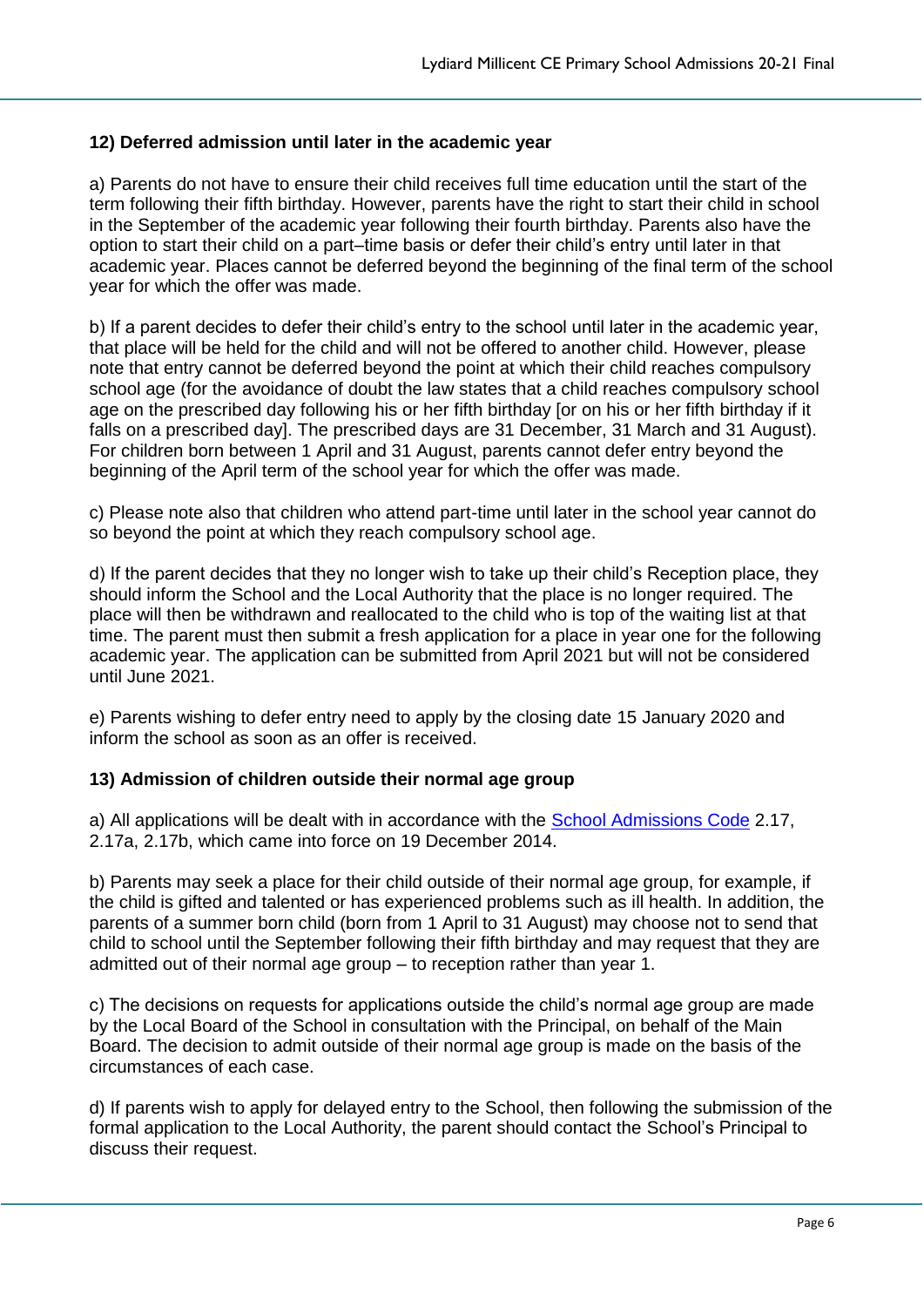e) If the parental request for delayed admission into reception is agreed, a separate application for a place in the next cohort would have to be made for the September following the child's 5th birthday. This application would be considered along with all the other applicants for admission in that year. There would be no guarantee that a place would be able to be offered in the School.

f) If the parental request for delayed admission into reception is refused, the formal application which has already been submitted will be processed, unless the School and Local Authority receives a request from the parent to withdraw the application. If no request to withdraw the application is received, then after the offer of a school place had been made the parent can then inform the School that they want to defer entry as outlined above.

g) When informing a parent of their decision on the year group the child should be admitted to, the School will set out clearly the reasons for their decision. Parents have a statutory right to appeal against the refusal of a place. This right does not apply if they are offered a place at the School but it is not in their preferred age group.

#### **14) Waiting lists**

a) The School will operate a waiting list for each year group. Where in any year the School receives more applications for places than there are places available, a waiting list will operate until the final day of Term 6. This will be maintained by the School and it will be open to any parent to ask for his or her child's name to be placed on the waiting list, following an unsuccessful application.

b) Children's position on the waiting list will be determined solely in accordance with the oversubscription criteria. Where places become vacant they will be allocated to children on the waiting list in accordance with the oversubscription criteria. The waiting list will be reordered in accordance with the oversubscription criteria whenever anyone is added to or leaves it.

#### **15) In Year Applications**

In year applications need to be made to the Local Authority on their In-Year Admissions Form. If the Year Group applied for is full then applications will be considered against the oversubscription criteria and in the light of any existing waiting lists.

#### **16) Fair Access Protocol**

Wiltshire Council has protocols in place to ensure that access to education is secured quickly in-year for children who do not have a school place, and that schools have an equitable spread of vulnerable children or those who are hard to place. Lydiard Millicent CE School will sign up to the Fair Access Protocols, and should a child within these Protocols require a place at the School, they will take precedence over any child on the waiting list.

#### **17) Right of Appeal**

Parents who are refused a place at the School have the right of appeal to an Independent Admission Appeal Panel. They do not have a right of appeal if they have been offered a place and it is not in the year group they would like.

Appeals should be made in writing to Wiltshire Council within 20 days of receiving the letter of refusal.